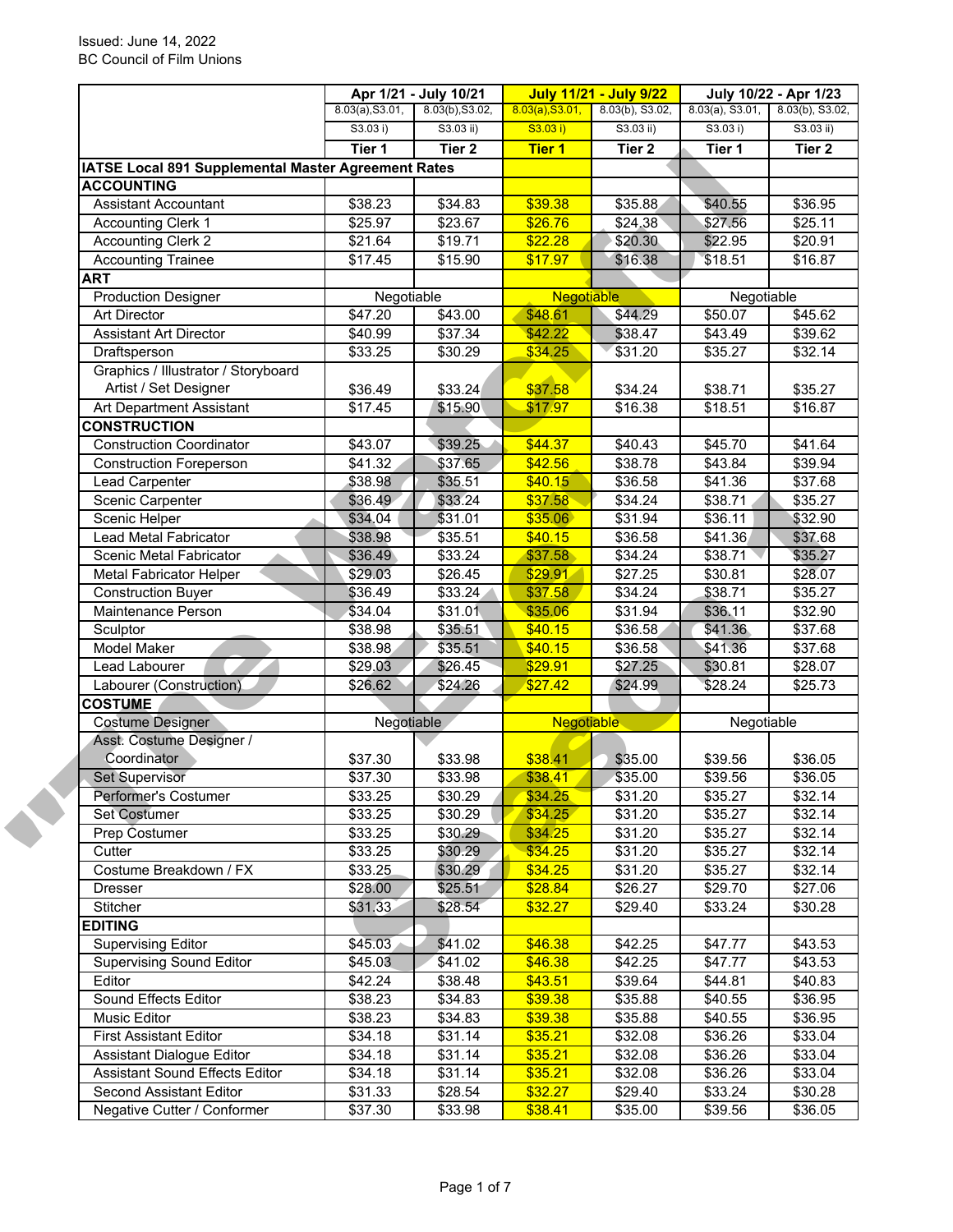|                                                                                                                                           | Apr 1/21 - July 10/21 |                    | <b>July 11/21 - July 9/22</b> |                     | July 10/22 - Apr 1/23 |                    |
|-------------------------------------------------------------------------------------------------------------------------------------------|-----------------------|--------------------|-------------------------------|---------------------|-----------------------|--------------------|
|                                                                                                                                           | 8.03(a), S3.01,       | 8.03(b), S3.02,    | 8.03(a), S3.01,               | 8.03(b), S3.02,     | $8.03(a)$ , S3.01,    | 8.03(b), S3.02,    |
|                                                                                                                                           | S3.03 i)              | $S3.03$ ii)        | S3.03 i)                      | $S3.03$ ii)         | S3.03 i)              | $S3.03$ ii)        |
|                                                                                                                                           | Tier 1                | Tier <sub>2</sub>  | <b>Tier 1</b>                 | Tier <sub>2</sub>   | Tier 1                | Tier 2             |
| IATSE Local 891 Supplemental Master Agreement Rates (continued)                                                                           |                       |                    |                               |                     |                       |                    |
| FIRST AID / CRAFT SERVICE                                                                                                                 |                       |                    |                               |                     |                       |                    |
| First Aid / Craft Service                                                                                                                 | \$38.23               | \$34.83            | \$39.38                       | \$35.88             | \$40.55               | \$36.95            |
| <b>First Aid</b>                                                                                                                          | \$31.33               | \$28.54            | \$32.27                       | \$29.40             | \$33.24               | \$30.28            |
| <b>Craft Service</b>                                                                                                                      | \$29.03               | \$26.45            | \$29.91                       | \$27.25             | \$30.81               | \$28.07            |
| <b>GREENS</b>                                                                                                                             |                       |                    |                               |                     |                       |                    |
| Head Greensperson                                                                                                                         | \$38.23               | \$34.83            | \$39.38                       | \$35.88             | \$40.55               | \$36.95            |
| Best Person (Lead Person)                                                                                                                 | \$34.18               | \$31.14            | \$35.21                       | \$32.08             | \$36.26               | \$33.04            |
| Greensperson                                                                                                                              | \$31.33               | \$28.54            | \$32.27                       | \$29.40             | \$33.24               | \$30.28            |
| Greens Helper                                                                                                                             | \$28.00               | \$25.51            | \$28.84                       | \$26.27             | \$29.70               | \$27.06            |
| <b>GRIPS</b>                                                                                                                              |                       |                    |                               |                     |                       |                    |
| Key Grip                                                                                                                                  | \$38.23               | \$34.83            | \$39.38                       | \$35.88             | \$40.55               | \$36.95            |
| Second Grip                                                                                                                               | 334.18                | \$31.14            | \$35.21                       | \$32.08             | \$36.26               | \$33.04            |
| Lead Grip / Setup                                                                                                                         | \$34.18               | \$31.14            | \$35.21                       | \$32.08             | \$36.26               | \$33.04            |
| Dolly Operator                                                                                                                            | \$34.18               | \$31.14            | \$35.21                       | \$32.08             | \$36.26               | \$33.04            |
| <b>Rigging Grip</b>                                                                                                                       | \$33.25               | \$30.29            | \$34.25                       | $\overline{$}31.20$ | \$35.27               | \$32.14            |
| Grip                                                                                                                                      | \$31.33               | \$28.54            | \$32.27                       | \$29.40             | \$33.24               | \$30.28            |
| <b>HAIR</b>                                                                                                                               |                       |                    |                               |                     |                       |                    |
| Hair Department Head                                                                                                                      | \$38.23               | \$34.83            | \$39.38                       | \$35.88             | \$40.55               | \$36.95            |
| <b>Assistant Hairstylist</b>                                                                                                              | \$34.18               | \$31.14            | \$35.21                       | \$32.08             | \$36.26               | \$33.04            |
| Second Assistant Hairstylist                                                                                                              | \$31.33               | \$28.54            | \$32.27                       | \$29.40             | \$33.24               | \$30.28            |
| <b>LIGHTING / ELECTRICS</b>                                                                                                               |                       |                    |                               |                     |                       |                    |
| Head Lighting Technician                                                                                                                  | \$38.23               | \$34.83            | \$39.38                       | \$35.88             | \$40.55               | \$36.95            |
| <b>Assistant Head Lighting</b>                                                                                                            |                       |                    |                               |                     |                       |                    |
| Technician                                                                                                                                | \$34.18               | \$31.14            | \$35.21                       | \$32.08             | \$36.26               | \$33.04            |
| <b>Lighting Board Operator</b>                                                                                                            | \$34.18               | \$31.14            | \$35.21                       | \$32.08             | \$36.26               | \$33.04            |
| Head Rigging Lighting Technician                                                                                                          | \$34.18               | \$31.14            | \$35.21                       | \$32.08             | \$36.26               | \$33.04            |
| Generator Operator                                                                                                                        | \$34.18               | \$31.14            | \$35.21                       | \$32.08             | \$36.26               | \$33.04            |
| Lighting Technician /                                                                                                                     |                       |                    |                               |                     |                       |                    |
| Lamp Operator*                                                                                                                            | \$31.33               | \$28.54            | \$32.27                       | \$29.40             | \$33.24               | \$30.28            |
| Set Wire Technician                                                                                                                       | \$33.25               | \$30.29            | \$34.25                       | \$31.20             | \$35.27               | \$32.14            |
| Any Lighting Technician who is assigned to operate balloon lighting shall receive \$0.80 per hour more than the Lighting Technician rate. |                       |                    |                               |                     |                       |                    |
| <b>MAKE-UP</b>                                                                                                                            |                       |                    |                               |                     |                       |                    |
| <b>Special Makeup Effects</b>                                                                                                             | Negotiable            |                    | Negotiable                    |                     | Negotiable            |                    |
| <b>Makeup Department Head</b>                                                                                                             | \$38.23               | \$34.83            | \$39.38                       | \$35.88             | \$40.55               | \$36.95            |
| <b>First Assistant Makeup Artist</b>                                                                                                      | \$34.18               | \$31.14            | \$35.21                       | \$32.08             | \$36.26               | \$33.04            |
| Second Assistant Makeup Artist                                                                                                            | \$31.33               | \$28.54            | \$32.27                       | \$29.40             | \$33.24               | \$30.28            |
| <b>Third Assistant Makeup Artist</b>                                                                                                      | \$21.24               | \$19.35            | \$21.88                       | \$19.93             | \$22.54               | \$20.53            |
|                                                                                                                                           |                       |                    |                               |                     |                       |                    |
| <b>PAINTING</b>                                                                                                                           |                       |                    |                               |                     |                       |                    |
| Paint Coordinator                                                                                                                         | \$42.55               | \$38.77            | \$43.83                       | \$39.93             | \$45.14               | \$41.13            |
| Lead Painter                                                                                                                              | \$38.98               | \$35.51            | \$40.15                       | \$36.58             | \$41.36               | \$37.68            |
| Scenic Artist                                                                                                                             | \$38.98               | \$35.51            | \$40.15                       | \$36.58             | \$41.36               | \$37.68            |
| Sign Painter / Fabricator                                                                                                                 | \$38.98               | \$35.51            | \$40.15                       | \$36.58             | \$41.36               | \$37.68            |
| <b>Automotive Sprayer</b>                                                                                                                 | \$38.98               | \$35.51            | \$40.15                       | \$36.58             | \$41.36               | \$37.68            |
| Scenic Painter                                                                                                                            | \$36.49               | \$33.24            | \$37.58                       | \$34.24             | \$38.71               | \$35.27            |
| Wallpaper Hanger                                                                                                                          | \$36.49               | \$33.24            | \$37.58                       | \$34.24             | \$38.71               | \$35.27            |
| Plasterer                                                                                                                                 | \$36.49               | \$33.24            | \$37.58                       | \$34.24             | \$38.71               | \$35.27            |
| Set Painter                                                                                                                               | \$34.66               | \$31.58            | \$35.70                       | \$32.53             | \$36.77               | \$33.51            |
| Paint Labourer                                                                                                                            | \$26.62               | \$24.26            | \$27.42                       | \$24.99             | \$28.24               | \$25.73            |
| <b>PRODUCTION OFFICE</b>                                                                                                                  |                       |                    |                               |                     |                       |                    |
| <b>Production Office Coordinator</b>                                                                                                      |                       |                    |                               |                     |                       | \$36.95            |
|                                                                                                                                           | \$38.23               | \$34.83            | \$39.38                       | \$35.88             | \$40.55               |                    |
| Asst. Production Coordinator<br>2nd Asst. Production Coord.                                                                               | \$34.18<br>\$19.08    | \$31.14<br>\$17.38 | \$35.21<br>\$19.66            | \$32.08<br>\$17.91  | \$36.26<br>\$20.25    | \$33.04<br>\$18.45 |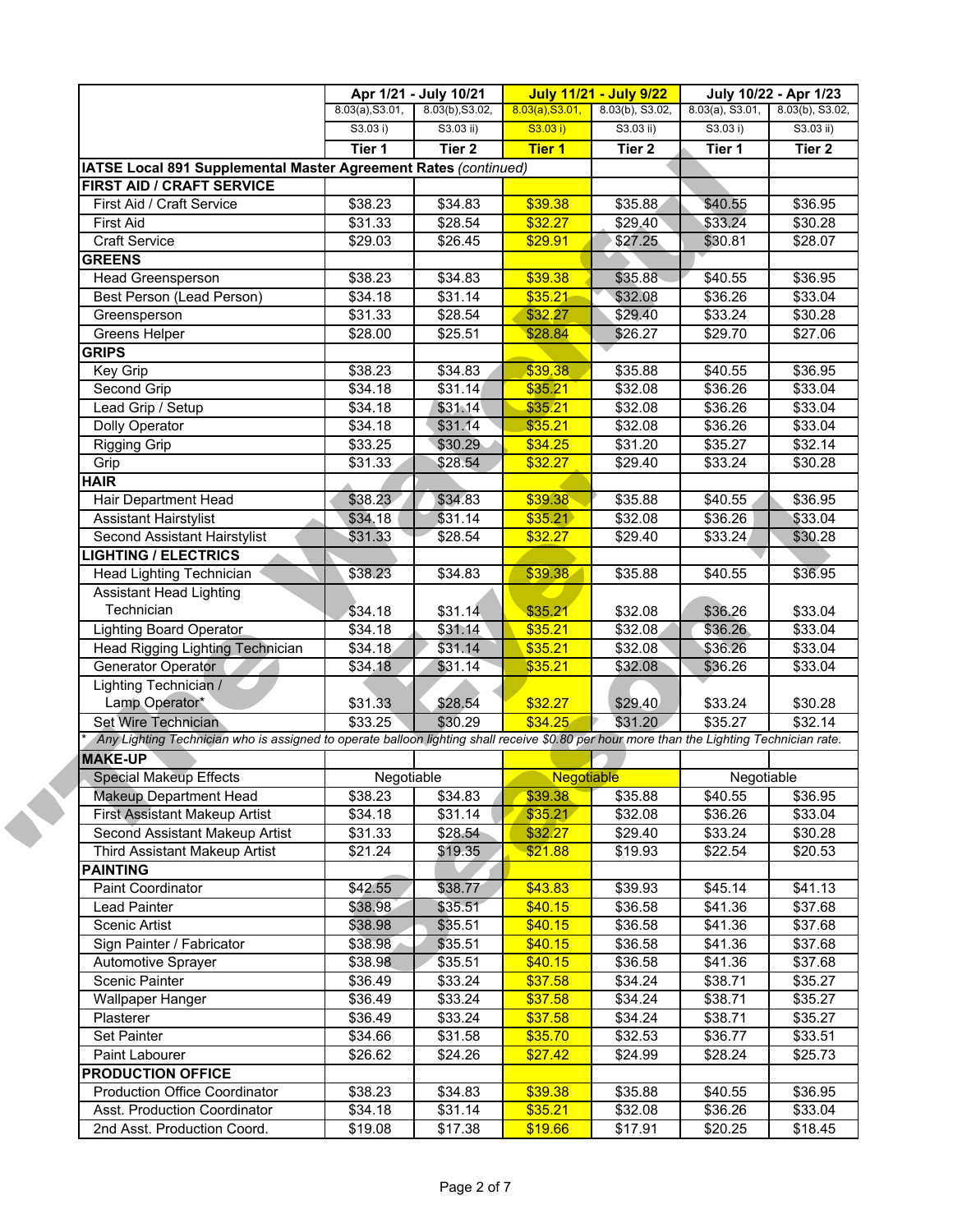|                                                                 | Apr 1/21 - July 10/21 |                   | <b>July 11/21 - July 9/22</b> |                 | July 10/22 - Apr 1/23 |                 |
|-----------------------------------------------------------------|-----------------------|-------------------|-------------------------------|-----------------|-----------------------|-----------------|
|                                                                 | 8.03(a), S3.01,       | 8.03(b), S3.02,   | 8.03(a), S3.01,               | 8.03(b), S3.02, | $8.03(a)$ , S3.01,    | 8.03(b), S3.02, |
|                                                                 | S3.03 i)              | $S3.03$ ii)       | S3.03 i)                      | S3.03 ii)       | S3.03 i)              | S3.03 ii)       |
|                                                                 | Tier 1                | Tier <sub>2</sub> | <b>Tier 1</b>                 | Tier 2          | Tier 1                | Tier 2          |
| IATSE Local 891 Supplemental Master Agreement Rates (continued) |                       |                   |                               |                 |                       |                 |
| <b>PROPS</b>                                                    |                       |                   |                               |                 |                       |                 |
| <b>Property Master</b>                                          | \$38.23               | \$34.83           | \$39.38                       | \$35.88         | \$40.55               | \$36.95         |
| <b>Assistant Property Master</b>                                | \$37.30               | \$33.98           | \$38.41                       | \$35.00         | \$39.56               | \$36.05         |
| Props Buyer                                                     | \$34.04               | \$31.01           | \$35.06                       | \$31.94         | \$36.11               | \$32.90         |
| Props                                                           | \$31.33               | \$28.54           | \$32.27                       | \$29.40         | \$33.24               | \$30.28         |
| <b>SCRIPT SUPERVISORS / CONTINUITY COORDINATOR</b>              |                       |                   |                               |                 |                       |                 |
| Script Supevisor /                                              |                       |                   |                               |                 |                       |                 |
| Continuity Coord.                                               | \$38.23               | \$34.83           | \$39.38                       | \$35.88         | \$40.55               | \$36.95         |
| Assistant to Script Supervisor /                                |                       |                   |                               |                 |                       |                 |
| <b>Continuity Coordinator</b>                                   | \$21.56               | \$19.65           | \$22.21                       | \$20.24         | \$22.88               | \$20.84         |
| <b>SET DECORATING</b>                                           |                       |                   |                               |                 |                       |                 |
| Set Decorator                                                   | \$38.23               | \$34.83           | \$39.38                       | \$35.88         | \$40.55               | \$36.95         |
| <b>Assistant Set Decorator</b>                                  | \$35.46               | \$32.31           | \$36.52                       | \$33.28         | \$37.62               | \$34.28         |
| Set Buyer                                                       | \$33.25               | \$30.29           | \$34.25                       | \$31.20         | \$35.27               | \$32.14         |
| <b>Lead Dresser</b>                                             | \$32.26               | \$29.39           | \$33.23                       | \$30.27         | \$34.23               | \$31.18         |
| On-Set Dresser                                                  | \$32.26               | \$29.39           | \$33.23                       | \$30.27         | \$34.23               | \$31.18         |
| Set Dresser                                                     | \$31.33               | \$28.54           | \$32.27                       | \$29.40         | \$33.24               | \$30.28         |
| Draper / Upholsterer                                            | \$31.33               | \$28.54           | \$32.27                       | \$29.40         | \$33.24               | \$30.28         |
| <b>Assistant Set Dresser</b>                                    | \$25.97               | \$23.67           | \$26.76                       | \$24.38         | \$27.56               | \$25.11         |
| <b>SOUND</b>                                                    |                       |                   |                               |                 |                       |                 |
| Mixer (Production and Dubbing)                                  | \$49.74               | \$45.32           | \$51.24                       | \$46.68         | \$52.78               | \$48.08         |
| <b>Boom Operator</b>                                            | \$41.80               | \$38.08           | \$43.05                       | \$39.22         | \$44.33               | \$40.39         |
| Sound Assistant                                                 | \$31.33               | \$28.54           | \$32.27                       | \$29.40         | \$33.24               | \$30.28         |
| <b>Public Address Operator</b>                                  | \$31.33               | \$28.54           | \$32.27                       | \$29.40         | \$33.24               | \$30.28         |
| Playback Operator                                               | \$31.33               | \$28.54           | \$32.27                       | \$29.40         | \$33.24               | \$30.28         |
| Sound Maintenance                                               | \$31.33               | \$28.54           | \$32.27                       | \$29.40         | \$33.24               | \$30.28         |
| <b>SPECIAL EFFECTS</b>                                          |                       |                   |                               |                 |                       |                 |
| Special Effects Coordinator                                     | \$42.26               | \$38.51           | \$43.53                       | \$39.66         | \$44.84               | \$40.85         |
| <b>First Assistant Special Effects</b>                          | \$38.23               | \$34.83           | \$39.38                       | \$35.88         | \$40.55               | \$36.95         |
| <b>Special Effects Assistant</b>                                | \$33.25               | \$30.29           | \$34.25                       | \$31.20         | \$35.27               | \$32.14         |
| <b>Special Effects Labourer</b>                                 | \$26.62               | \$24.26           | \$27.42                       | \$24.99         | \$28.24               | \$25.73         |
| <b>VIDEO</b>                                                    |                       |                   |                               |                 |                       |                 |
| Video Sound Mixer                                               | \$38.23               | \$34.83           | \$39.38                       | \$35.88         | \$40.55               | \$36.95         |
| <b>Video Lighting Director</b>                                  | \$38.23               | \$34.83           | \$39.38                       | \$35.88         | \$40.55               | \$36.95         |
| Video Script Supervisor                                         | \$38.23               | \$34.83           | \$39.38                       | \$35.88         | \$40.55               | \$36.95         |
| Colourist                                                       | \$38.23               | \$34.83           | \$39.38                       | \$35.88         | \$40.55               | \$36.95         |
| <b>VISUAL EFFECTS</b>                                           |                       |                   |                               |                 |                       |                 |
| VFX Artists (Weekly Flat Rate - up to 12 Hours/Day)             |                       |                   |                               |                 |                       |                 |
| VFX Artist - Level 1                                            | \$1,883.14            | \$1,883.14        | \$1,939.63                    | \$1,939.63      | \$1,997.82            | \$1,997.82      |
| VFX Artist - Level 2                                            | \$1,748.63            | \$1,748.63        | \$1,801.09                    | \$1,801.09      | \$1,855.12            | \$1,855.12      |
| VFX Artist - Level 3                                            | \$1,436.51            | \$1,436.51        | \$1,479.61                    | \$1,479.61      | \$1,524.00            | \$1,524.00      |
| VFX Technicians (Weekly Flat Rate - up to 12 Hours/Day)         |                       |                   |                               |                 |                       |                 |
| VFX Technician - Level 1                                        | \$1,748.63            | \$1,748.63        | \$1,801.09                    | \$1,801.09      | \$1,855.12            | \$1,855.12      |
| VFX Technician - Level 2                                        | \$1,436.51            | \$1,436.51        | \$1,479.61                    | \$1,479.61      | \$1,524.00            | \$1,524.00      |
| VFX Artists (Hourly rate for overtime purposes)                 |                       |                   |                               |                 |                       |                 |
| VFX Artist - Level 1                                            | \$26.90               | \$26.90           | \$27.71                       | \$27.71         | \$28.54               | \$28.54         |
| VFX Artist - Level 2                                            | \$24.98               | \$24.98           | \$25.73                       | \$25.73         | \$26.50               | \$26.50         |
| VFX Artist - Level 3                                            | \$20.52               | \$20.52           | \$21.14                       | \$21.14         | \$21.77               | \$21.77         |
| VFX Technicians (Hourly rate for overtime purposes)             |                       |                   |                               |                 |                       |                 |
| VFX Technician - Level 1                                        | \$24.98               | \$24.98           | \$25.73                       | \$25.73         | \$26.50               | \$26.50         |
| VFX Technician - Level 2                                        |                       | \$20.52           | \$21.14                       |                 | \$21.77               |                 |
|                                                                 | \$20.52               |                   |                               | \$21.14         |                       | \$21.77         |